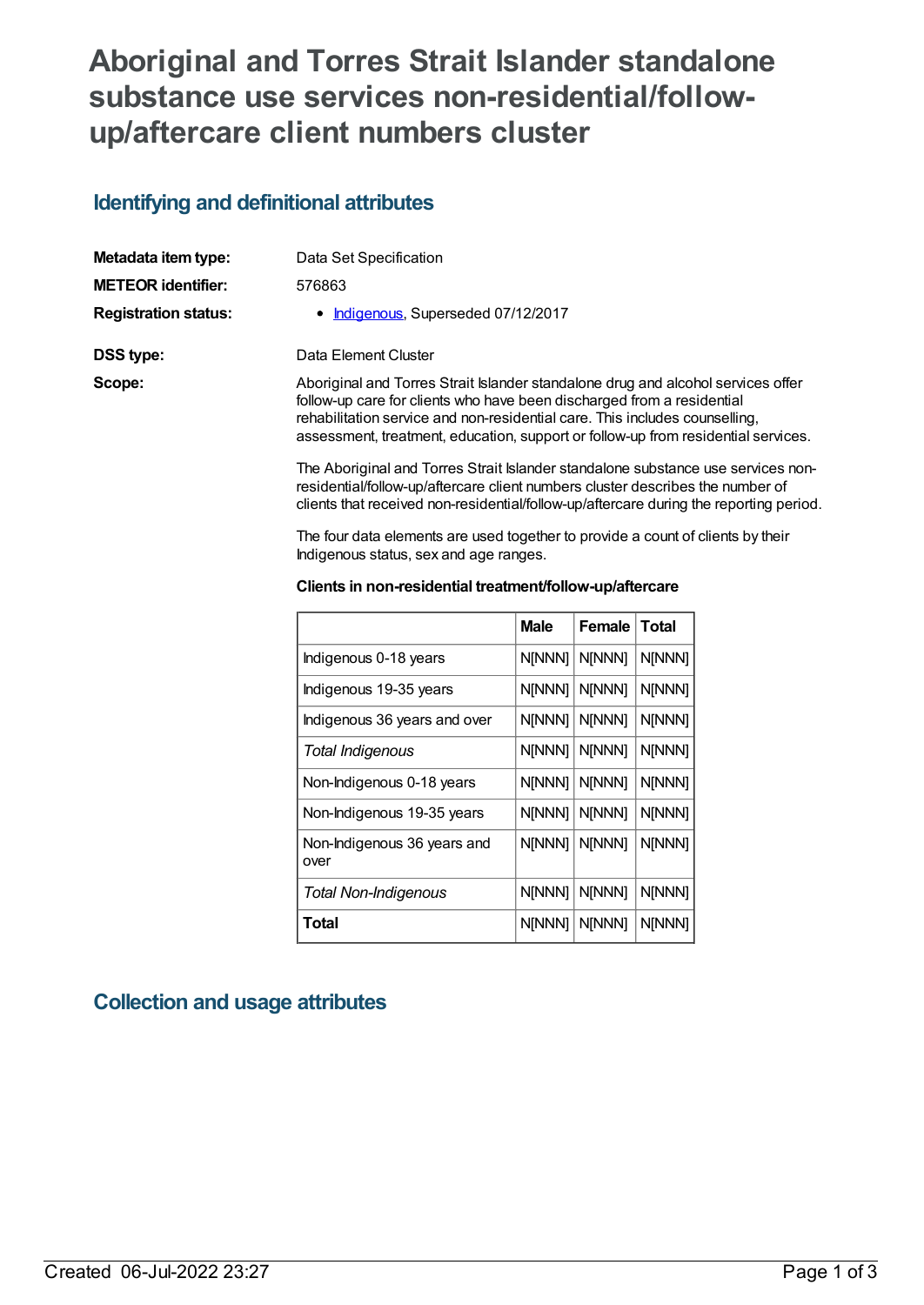| Guide for use:                                                  | Each person is only counted once, no matter how many times that they were<br>admitted into residential care during the year.                                                                                                                                                                                                                                                                                                                                                                                            |  |  |  |  |  |  |
|-----------------------------------------------------------------|-------------------------------------------------------------------------------------------------------------------------------------------------------------------------------------------------------------------------------------------------------------------------------------------------------------------------------------------------------------------------------------------------------------------------------------------------------------------------------------------------------------------------|--|--|--|--|--|--|
|                                                                 | Includes:                                                                                                                                                                                                                                                                                                                                                                                                                                                                                                               |  |  |  |  |  |  |
|                                                                 | • clients who received non-residential care in the form of counselling,<br>assessment, treatment, education, support and/or home visits<br>• clients who received follow-up after discharge from residential services<br>clients who received family/relationship counselling (for people who were<br>٠<br>officially clients of the service, i.e. they have their own file)<br>clients who received Mobile Assistance Patrol/night patrol clients who were<br>٠<br>taken to a sober-up shelter run by another service. |  |  |  |  |  |  |
|                                                                 | Excludes:                                                                                                                                                                                                                                                                                                                                                                                                                                                                                                               |  |  |  |  |  |  |
|                                                                 | • residential clients unless they also received non-residential care such as<br>telephone follow-up after discharge<br>• clients who only attended groups and did not receive individual care<br>Mobile Assistance Patrol/night patrol clients who were taken to a your sober-<br>up shelter.                                                                                                                                                                                                                           |  |  |  |  |  |  |
| <b>Source and reference attributes</b>                          |                                                                                                                                                                                                                                                                                                                                                                                                                                                                                                                         |  |  |  |  |  |  |
| <b>Submitting organisation:</b><br><b>Relational attributes</b> | Australian Institute of Health and Welfare                                                                                                                                                                                                                                                                                                                                                                                                                                                                              |  |  |  |  |  |  |
| <b>Related metadata</b><br>references:                          | Has been superseded by Aboriginal and Torres Strait Islander standalone<br>substance use service non-residential/follow-up/aftercare client numbers cluster                                                                                                                                                                                                                                                                                                                                                             |  |  |  |  |  |  |
|                                                                 | Indigenous, Standard 07/12/2017<br>٠                                                                                                                                                                                                                                                                                                                                                                                                                                                                                    |  |  |  |  |  |  |
| <b>Implementation in Data Set</b><br><b>Specifications:</b>     | Aboriginal and Torres Strait Islander standalone substance use services<br><b>DSSIndigenous, Superseded 07/12/2017</b>                                                                                                                                                                                                                                                                                                                                                                                                  |  |  |  |  |  |  |
|                                                                 | Implementation start date: 01/07/2008                                                                                                                                                                                                                                                                                                                                                                                                                                                                                   |  |  |  |  |  |  |
| Implementation end date: 30/06/2009                             |                                                                                                                                                                                                                                                                                                                                                                                                                                                                                                                         |  |  |  |  |  |  |
|                                                                 | Aboriginal and Torres Strait Islander standalone substance use services<br>DSSIndigenous, Superseded 07/12/2017                                                                                                                                                                                                                                                                                                                                                                                                         |  |  |  |  |  |  |
|                                                                 | Implementation start date: 01/07/2010                                                                                                                                                                                                                                                                                                                                                                                                                                                                                   |  |  |  |  |  |  |
|                                                                 | Implementation end date: 30/06/2011                                                                                                                                                                                                                                                                                                                                                                                                                                                                                     |  |  |  |  |  |  |
|                                                                 | Aboriginal and Torres Strait Islander standalone substance use services DSS<br>Indigenous, Superseded 07/12/2017                                                                                                                                                                                                                                                                                                                                                                                                        |  |  |  |  |  |  |
|                                                                 | Implementation start date: 01/07/2009                                                                                                                                                                                                                                                                                                                                                                                                                                                                                   |  |  |  |  |  |  |
|                                                                 | Implementation end date: 30/06/2010                                                                                                                                                                                                                                                                                                                                                                                                                                                                                     |  |  |  |  |  |  |